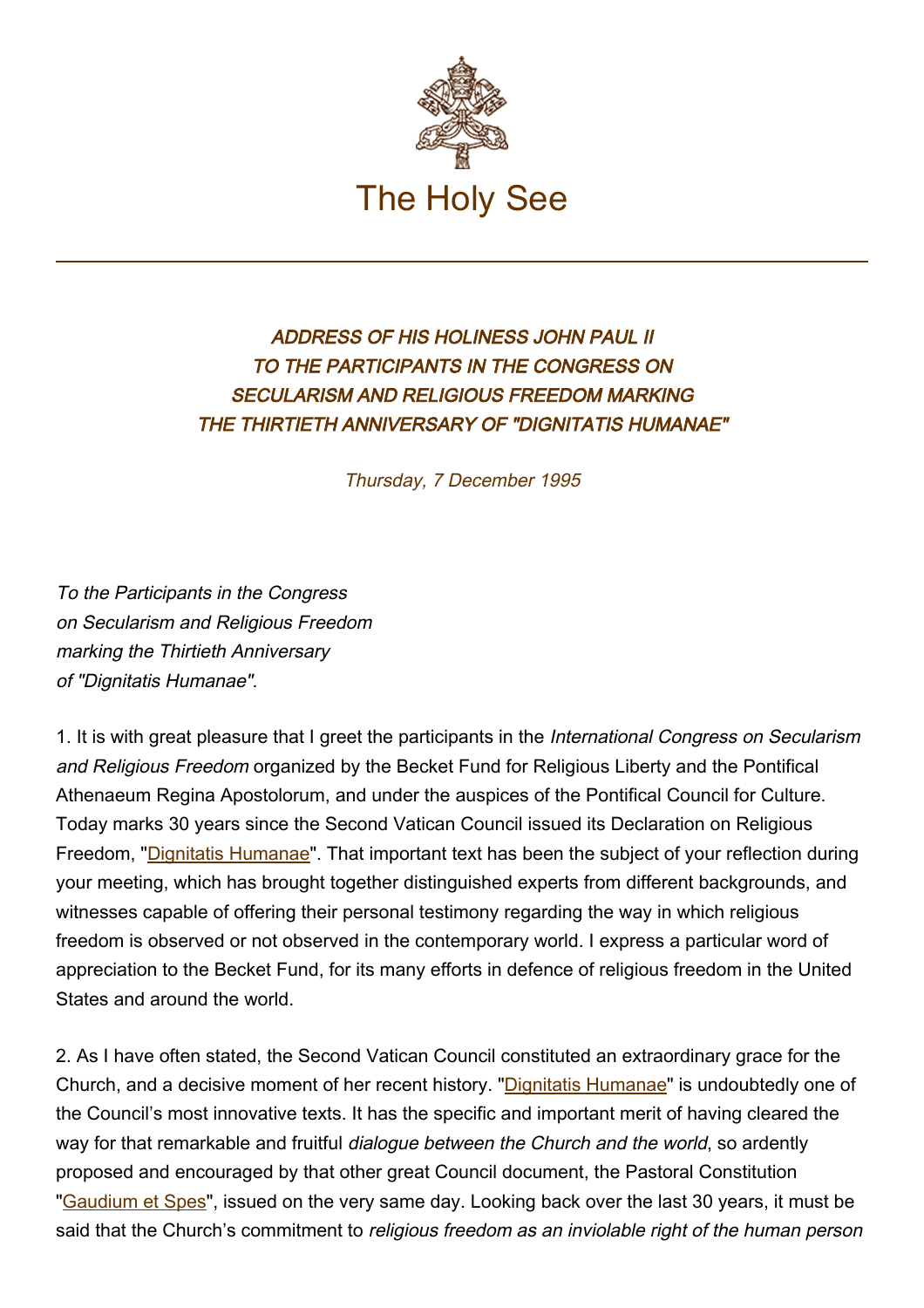(cf. [Dignitatis Humanae](http://localhost/archive/hist_councils/ii_vatican_council/documents/vat-ii_decl_19651207_dignitatis-humanae_en.html), chap. I) has had an effect beyond anything the Fathers of the Council could have anticipated.

When the Council declared that the demand for freedom in human society, and in the first place the demand for religious freedom, is "greatly in accord with truth and justice" (*[Ibid](http://localhost/archive/hist_councils/ii_vatican_council/documents/vat-ii_decl_19651207_dignitatis-humanae_en.html).*, 1), the way was opened for the Church's members and her institutions to play a practical and substantial part in promoting that global "quest for freedom" which, as I said recently at the United Nations, is "one of the great dynamics of world history" (John Paul II, [Address for the Fiftieth General Assembly of](https://www.vatican.va/content/john-paul-ii/en/speeches/1995/october/documents/hf_jp-ii_spe_05101995_address-to-uno.html) [the United Nations Organization](https://www.vatican.va/content/john-paul-ii/en/speeches/1995/october/documents/hf_jp-ii_spe_05101995_address-to-uno.html), 2 [5 Oct. 1995]). In many cases, the defence of religious freedom, as the first of human rights and the foundation of any meaningful scheme of rights, has been the main inspiration of men and women who, "even when threatened by violence, have taken the risk of freedom, asking to be given a place in social, political and economic life which is commensurate with their dignity as free human beings" (John Paul II, *[Ibid](https://www.vatican.va/content/john-paul-ii/en/speeches/1995/october/documents/hf_jp-ii_spe_05101995_address-to-uno.html).*). In a word, the Council's Declaration on Religious Freedom resulted in the release of enormous moral and religious energies, which have had a real bearing on the social and political transformations of recent years, and indeed on the whole structure of international relations.

3. As "[Dignitatis Humanae"](http://localhost/archive/hist_councils/ii_vatican_council/documents/vat-ii_decl_19651207_dignitatis-humanae_en.html) teaches, men and women "are at once impelled by their nature and bound by a moral obligation to seek the truth, especially religious truth" (*[Dignitatis Humanae](http://localhost/archive/hist_councils/ii_vatican_council/documents/vat-ii_decl_19651207_dignitatis-humanae_en.html)*, 2). We are religious by nature, insofar as we are gifted by the Creator with intelligence and will, and therefore capable of knowing and loving the Author of life himself. In the depths of our being, we yearn for God and strive to find him. In the changing circumstances of life, every human person hears the whispered invitation: "Seek my face" (Ps. 27 [26]:8). And we, often without knowing the full implication of our answer, respond from the depths of our heart: "Your face, O Lord, do I seek. Hide not your face" (*Ibid.*, 9). It is the integrity and legitimacy of that dialogue between the human heart and mind and the Creator that we defend when we defend the inalienable right to religious freedom. In defending religious freedom, the Church is not defending an institutional prerogative; she is defending the truth about the human person.

4. The theme of your Congress brings together two significant concepts: secularism and religious freedom. The Council itself acknowledged the content, but also the limits, of the autonomy of the temporal order. The Dogmatic Constitution on the Church states: "While it must be recognized that the temporal sphere is governed by its own principles, since it is properly concerned with the interests of this world, that ominous doctrine must rightly be rejected which attempts to build a society with no regard whatever for religion, and which attacks and destroys the religious liberty of its citizens" ([Lumen Gentium](http://localhost/archive/hist_councils/ii_vatican_council/documents/vat-ii_const_19641121_lumen-gentium_en.html), 36). Throughout the 20th century, millions of human beings have been the innocent victims of political ideologies and of forms of religious and ethnic hatred which in one way or another have sought to extinguish or limit the *individual's right to be free from* coercion in matters religious. Is it too much to hope that the blood of those countless victims will have prepared the world for a new understanding of the importance of religious freedom, and its inviolability?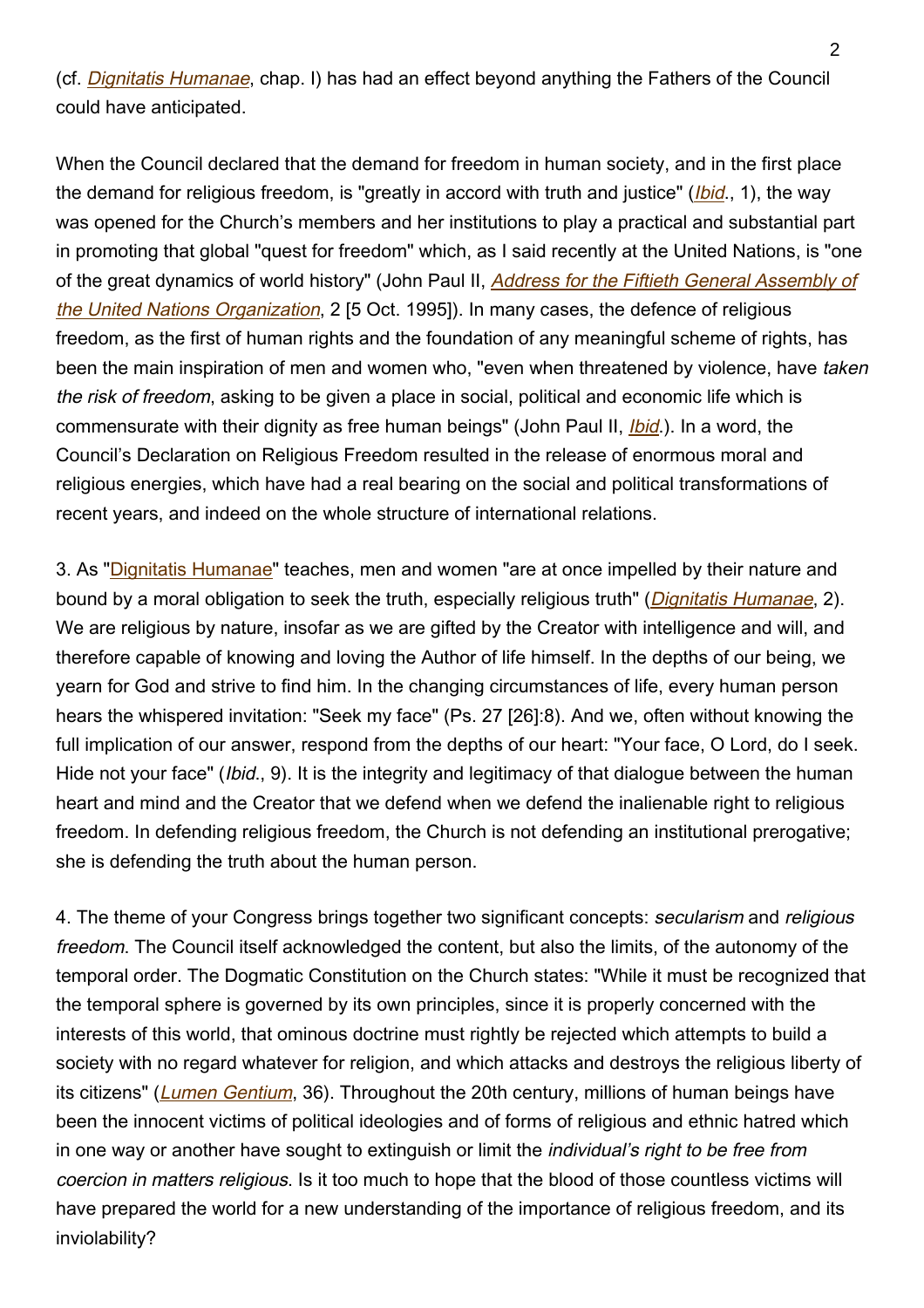5. "[Dignitatis Humanae](http://localhost/archive/hist_councils/ii_vatican_council/documents/vat-ii_decl_19651207_dignitatis-humanae_en.html)" was in a sense a response to a situation which has often occurred in the Church's history, and which has not altogether disappeared from the contemporary world. Today however we would do well to consider another form of limitation on religious freedom, one which is more subtle than overt persecution. I am thinking here of the claim that a democratic society should relegate to the realm of private opinion its members' religious beliefs and the moral convictions which derive from faith. At first glance, this appears to be an attitude of necessary impartiality and "neutrality" on the part of society in relation to those of its members who follow different religious traditions or none at all. Indeed, it is widely held that this is the only enlightened approach possible in a modern pluralistic State.

But if citizens are expected to leave aside their religious convictions when they take part in public life, does this not mean that society not only excludes the contribution of religion to its institutional life, but also promotes a culture which re-defines man as less than what he is? In particular, there are moral questions at the core of every great public issue. Should citizens whose moral judgments are informed by their religious beliefs be less welcome to express their most deeply held convictions? When that happens, is not democracy itself emptied of real meaning? Should not genuine pluralism imply that firmly held convictions can be expressed in vigorous and respectful public dialogue? The Church readily encourages such a dialogue, which she knows will be most useful and productive as long as it is open to objective truth which can be reached and adhered to, and is not conditioned by a preconceived "areligious" and "moral" view of the human person and of human community.

6. On their part, religious believers must be deeply committed to the method of dialogue and persuasion. As we prepare to celebrate the 2,000th anniversary of the birth of Christ, the Church acknowledges, in a spirit of profound repentance, those times in history when "acquiescence (was.) given... to intolerance and even the use of violence in the service of truth" (John Paul II, [Tertio Millennio Adveniente](https://www.vatican.va/content/john-paul-ii/en/apost_letters/documents/hf_jp-ii_apl_10111994_tertio-millennio-adveniente.html), 35). With the Fathers of the Second Vatican Council, the Church today holds firmly to that basic tenet of the Declaration on Religious Freedom: "The truth cannot impose itself except by virtue of its own truth, which wins over the mind with both gentleness and power" (*[Dignitatis Humanae](http://localhost/archive/hist_councils/ii_vatican_council/documents/vat-ii_decl_19651207_dignitatis-humanae_en.html)*, 1). The Church neither seeks nor desires to see any worldly power placed at the service of the truths she bears. She asks only to be allowed to address man in freedom; and she asks for all human beings the freedom to respond to the Gospel in the full measure of their humanity.

7. My wish for all of you is that your deliberations will strengthen your commitment to the defence and advancement of religious freedom. In serving this cause, you are effectively promoting human dignity and serving the integral well–being of the human family. When you do so "in the Holy Spirit, in unaffected love, in the word of truth" (2 Cor. 6:6-7), you are serving the Lord who sets us free in the deepest possible sense of our freedom. May his abundant blessings be upon you all!

From the Vatican, 7 December 1995.